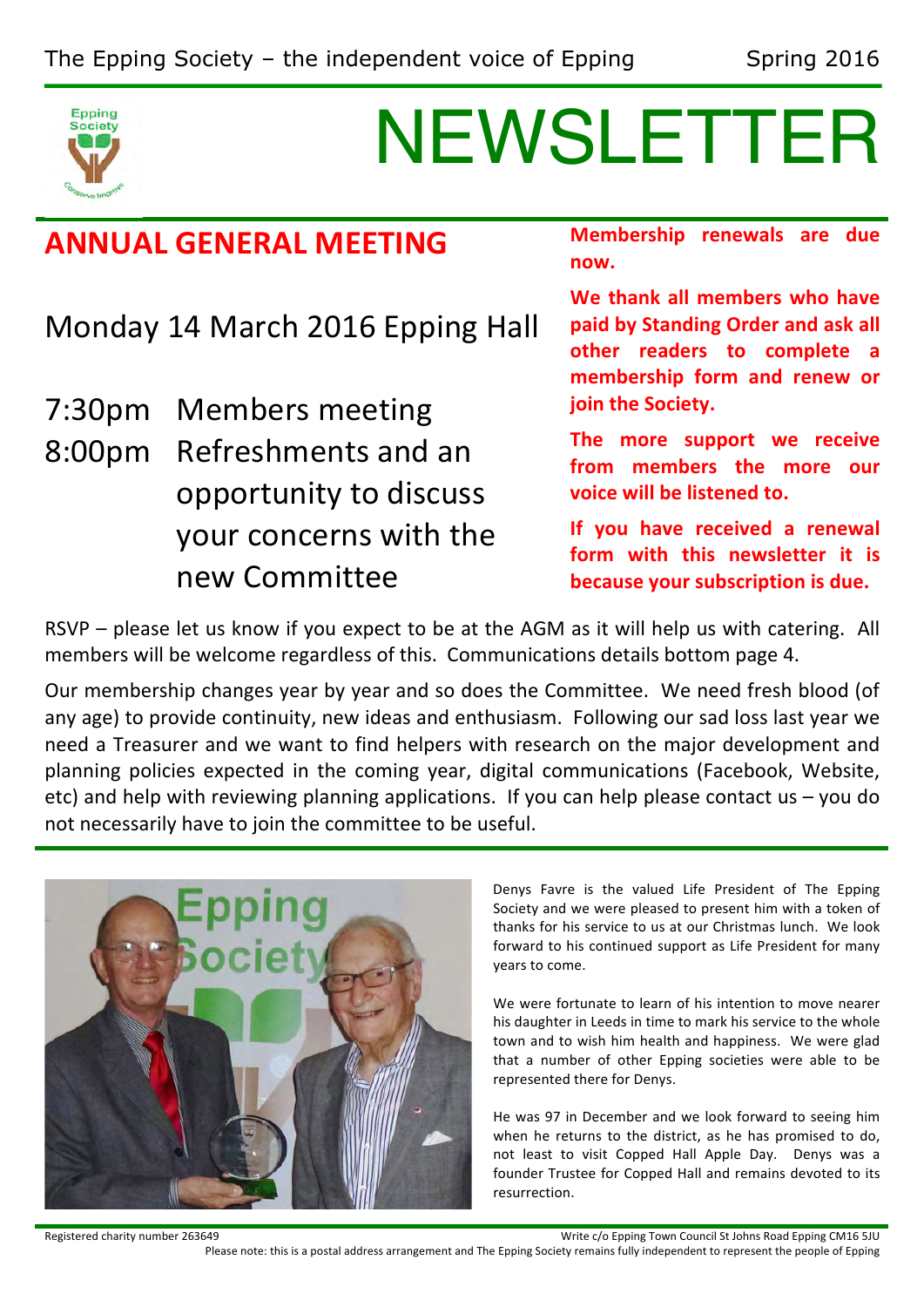# **Epping Society Open Meeting 22 January**

Over 200 people attended with some guests standing in the balcony and others had to be turned away at the door.

A full line-up of speakers (in order of speaking) were:

- Richard Knox-Johnston, newly elected Chairman of the London Green Belt Council.
- Eleanor Laing MP
- Alison Blom Cooper of Fortismere Associates on behalf of Epping Forest District Council
- Jon Whitehouse Essex County Council
- Nigel Avey Epping Town Council



Richard reminded the meeting of the purposes of the Green Belt which included health, flood prevention and the importance of openness. He stressed the inability of planning authorities to actually deliver additional housing because of the effect of land banking, and the significant number of planning consents for housing already in existence called for a better solution to encourage developers to actually build homes.

Eleanor Laing repeated her support for the Green Belt and described how she explained its significance to other MPs who might not recognise its importance to areas such as Epping Forest. Mrs Laing noted that in the past 50 years only 1 per cent of Green Belt had been developed and suggested that such a small loss might have to be contemplated to meet housing need.

Jon Whitehouse and Nigel Avey gave the perspective of Essex County and Epping Town Councils and each stressed their support for the Green Belt and their concern about threats to its future. No houses would be built which were not needed.



Cllr John Philip (EFDC Development Portfolio Holder) emphasised that no decisions had yet been taken, when challenged on specific land areas near Epping. Cllr Chris Whitbread (Leader of the Council) stated that the last thing the Council wanted was to damage the Green Belt by scheduling it for development.

Questioners were concerned that EFDC should not have to accommodate the growing population of London and noted that, as a pleasant place to live, demand for housing here was almost unlimited. Several questioners wondered how we could cope with infrastructure already bursting, including roads, tube, schools and doctors surgeries being mentioned.



Councillors explained that the number of additional homes in our district was not yet fixed as negotiations were still in hand with neighbouring districts who may choose to take more. Any new builds authorised recently would count towards our total, including the St Johns School site and any homes authorised in time at the St Johns Road development.



We were delighted to welcome representatives from

- **CPRE Essex**
- Theydon Bois Action Group
- Theydon Bois Rural Preservation Society
- Waltham Abbey Residents Association

Public response since the meeting has been strongly supportive with new members and hundreds of visits to our Facebook and websites.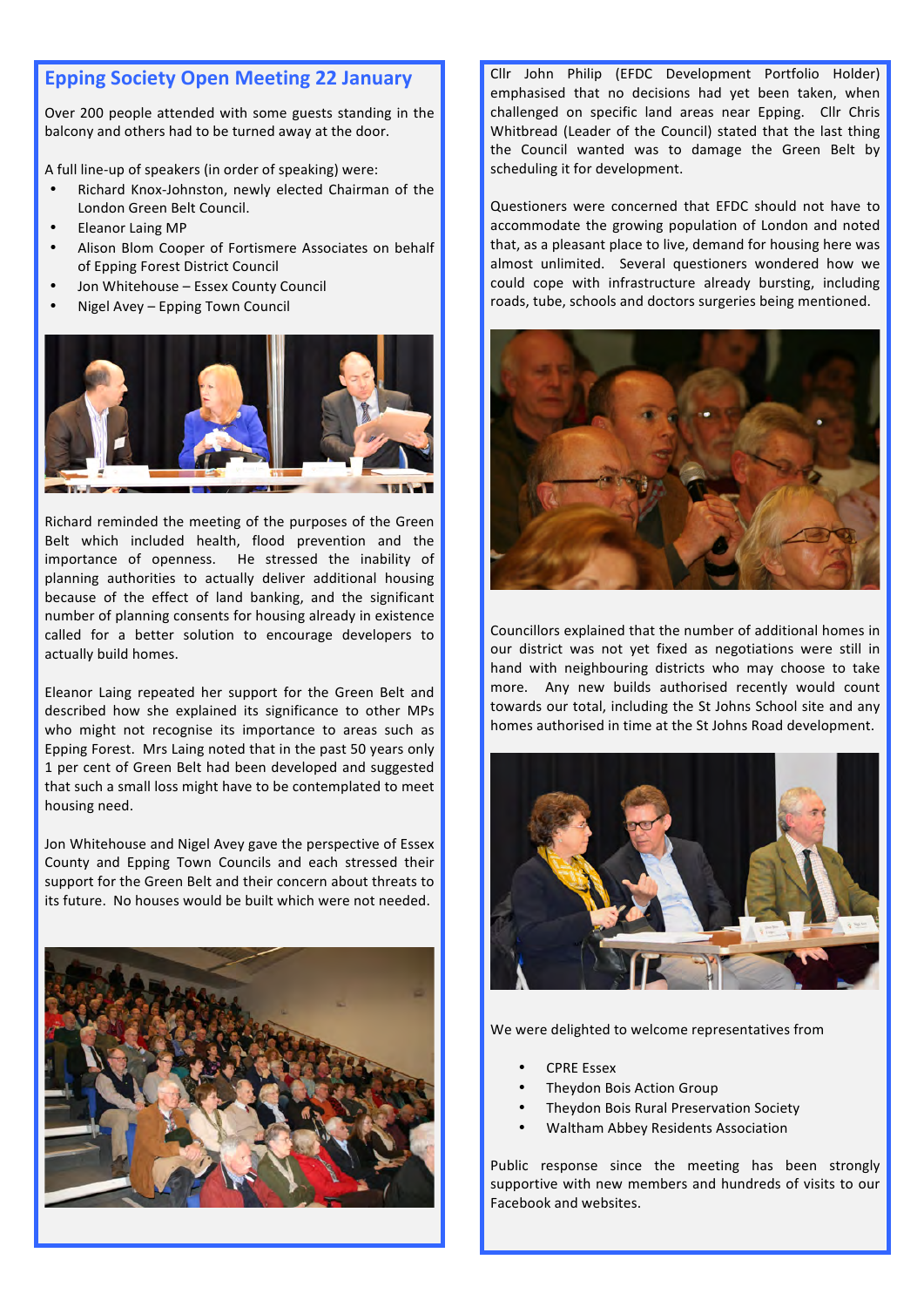## **EPPING NEIGHBOURHOOD PLAN**

Our Town Council are currently asking Epping residents what is good about living in this town. They are doing this as they have to engage with the residents before they can put in place their Neighbourhood Plan.

This Neighbourhood Plan is important for Epping as it is our best opportunity to say how we want our town to develop. In particular, the Town Council can state their attitude and stance to planning

policies that will affect Epping. This would include policies that will determine planning applications. It will also give the Town Council an input into how and where strategic development takes place in the town.

The Town Council can only do this if they have a good engagement with their residents during the consultation period.

What is good about Epping? What is bad about Epping? What makes a neighbourhood good to live and work in? What pressures affect the area now or may affect it in the future? What needs to change?

Let the Town Council know what you think. There will be information and updates here and on noticeboards around town. Follow Twitter feed @EppingTown. Send an email to slatchford@eppingtowncouncil.gov.uk or give them a call on 01992 579444 or speak to your Town Councillor.

Complete and return this questionnaire to Sue Latchford at Epping Hall, St John's Road.

#### **GREEN BELT - What do you think?**

**Question 1.** The Green Belt ensures there are sufficient gaps between settlements to preserve them from urban sprawl and to maintain their rural character. It also offers a space for wildlife and protects biodiversity. How important is preserving this part of Epping's unique character, to you?

| <b>Very important</b> | Quite important | Not important | No opinion                                                                                                                         |
|-----------------------|-----------------|---------------|------------------------------------------------------------------------------------------------------------------------------------|
|                       |                 |               | <b>Question 2.</b> The area of designated Green Belt land in England at 31st March 2011 was estimated at 1,639,540 hectares, about |

13 per cent of the land area of England. Do you think this is:

| Enough                                                                                         | Not enough           | Too much | No opinion |  |  |
|------------------------------------------------------------------------------------------------|----------------------|----------|------------|--|--|
| <b>Question 3.</b> Would you support any kind of development on Green Belt land around Epping? |                      |          |            |  |  |
| <b>Yes</b><br>No                                                                               | With provisos/limits |          | Unsure     |  |  |
| $\bullet$ is a subset of the set of $\bullet$ in the set of $\bullet$                          |                      |          |            |  |  |

#### **Question 4.** What significance, if any, does the Green Belt have for you?

Members may have received a longer questionnaire from Epping Town Council and we strongly encourage you to complete and return these as soon as possible. We heard at our Open Meeting in January that the Green Belt is under threat. Please make sure your support for the Green Belt is made clear to all your Councillors, MP and to anyone else you can. Don't leave it to others to speak up for our open countryside. Please see our report on page 2.

Consultations allow the public to voice their concerns. While The Epping Society makes representations the more who do so the better. At present there are consultations on national planning policy so it is important to ensure accidental or devious changes are not made to damage our communities.

Knolly's Hill Nursery at Pick Hill Waltham Abbey is in the Green Belt. The site is not a part of the local community but a separate place beyond the village envelope. Epping Forest DC policy is to refuse development on the Green Belt and national policy is to refuse development there unless there are "very special circumstances".

Officers at EFDC recommended the application for 79 dwellings should be refused, as we would have expected them to do. The only circumstances put forward as justification for this large scale breach of planning policy was that a day nursery could be re-located there  $-$  as if there could be no alternative venue!

There is a procedure whereby the Secretary of State can call in such breaches of policy. Eric Pickles did that several times but the current Minister has refused to do so, saying "He is satisfied that the application should be determined at a local level". We must therefore hold our EFDC Councillors responsible for this large development on Green Belt land and I invite you to tell them what you think of it.

### It is not clear how much confidence we can have in the statements on the Green Belt made to us at the Open Meeting.

Your Society will ask for sight of the advice the Minister received from his officials but the best way to counter this creeping development of the Green Belt is to make clear to Councillors that the public do not approve. Residents and voters have various ways of expressing their values and opinions and the legal ones should be considered.

After the seeming unity of support for the Green Belt at our Open Meeting it was a shock to learn that EFDC and the Minister care little about the policy of restricting development in the Green Belt.